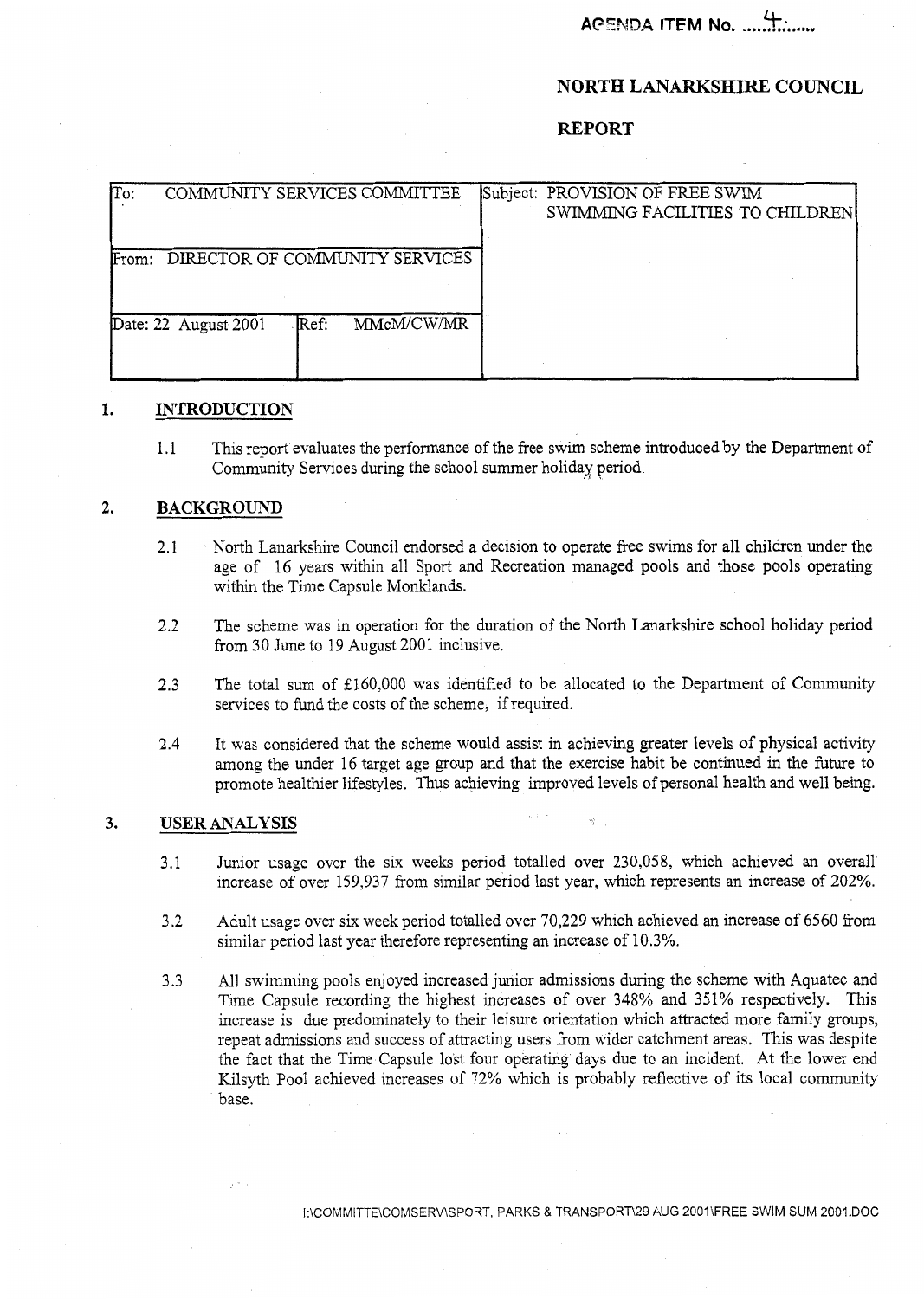3.4 Adult usage displayed an increase of 10.3%, however Wishaw, Tryst and John Smith pool showed negative returns which suggests that increased junior activity within pools caused some disruption to regular adult swimming activities.

## **4. FINANCIAL** *ANAEY* **SIS**

- 4.1 Income from junior admissions displayed a loss of over **El** 19,323 compared to previous year, which represents a decrease of 97.79%. Whilst income from adult admissions achieved an increase of 215,069 from last year, despite negative usage returns for some pools already mentioned, which represents an increase of 15.37%. Therefore in view of the above a net income loss position of &I 04,254 has been incurred.
- 4.2 Catering units within facilities achieved an increase of E5889, however this figure only relates to the period between 29 June and 21 July and excludes vending services. Therefore this figure would be anticipated to increase to the end of the free swim offer.
- 4.3 Total miscellaneous revenue has increased by E27,884 from last year, which represents a percentage increase of 32%.
- 4.4 Additional staffing costs of \$69,981 has been incurred during the scheme which has predominately been met by utilisation of relief staff. However overtime cover has also been essential to maintain desirable staffing levels which has incurred enhanced rates of pay of time and a half and double time.
- 4.5 Additional marketing expenditure of E8657 was incurred to ensure an effective promotional strategy was set in place to maximise public awareness of the scheme. This included local media press and radio advertising, large banner campaign posted externally on buildings and poster campaign to promote loyalty scheme to juniors and discount family swim offers to promote regular visits after the free swim scheme has ended.
- 4.6 Damage was sustained to facilities due to actions of vandalism mainly in regard to graffiti markings externally and internally, keys for lockers, broken changing room doors and hand drier and hair dryer convenience appliances. As a result estimated costs of £2000 are likely to be incurred to rectify matters under the control of the Department.
- 4.7 Total additional costs of 2151,119 has been incurred by the Department in relation to the operation of the scheme based on the above information.

#### **5. USER SURVEY**

- 5.1 A user survey was conducted during the course of the scheme with a total of 1954 survey responses returned.
- 5.2 Before the scheme 33% indicated that they utilised the facility more than twice a week, whilst during the scheme 74% indicated that their participation levels reached twice or more a week. Figures therefore confirm an increase in the swimming activities of users during the scheme, which is borne out by the overall increase in user figures.
- 5.3 Similarly, before the scheme 18% of respondents indicated that they seldom or never used the facility prior to the scheme, whilst during the scheme all respondents indicated that they were swimming at least once a week which confirms that low frequency users, lapsed users and non users were actively encouraged to take up swimming on a more regular basis.